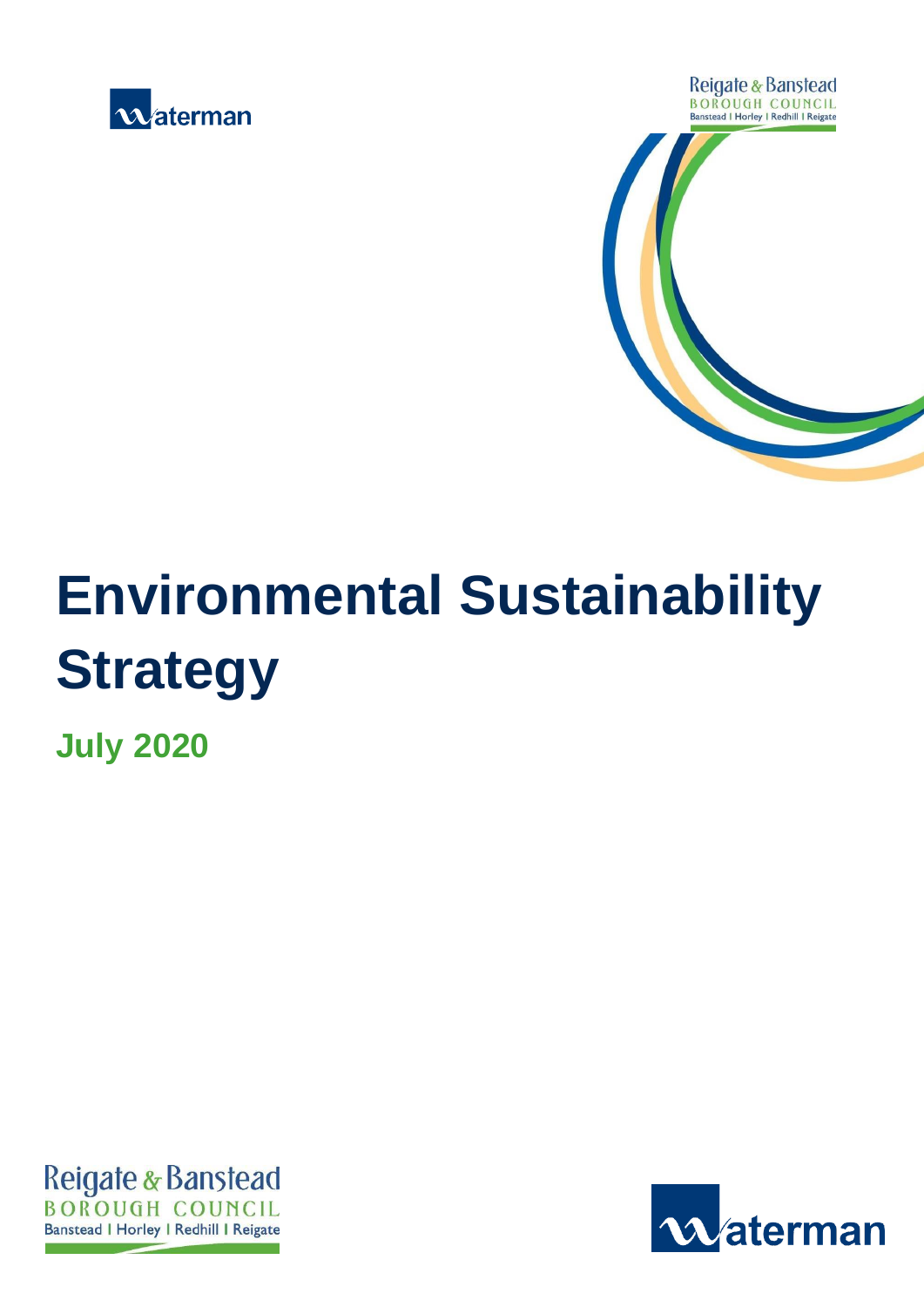

| <b>Client Name:</b>        | Reigate and Banstead Borough Council |
|----------------------------|--------------------------------------|
| <b>Document Reference:</b> | WIE16549-100-R-1-5-1-SS-SM           |
| <b>Project Number:</b>     | WIE16549-100                         |

#### Quality Assurance – Approval Status

#### This document has been prepared and checked in accordance with Waterman Group's IMS (BS EN ISO 9001: 2015, BS EN ISO 14001: 2015 and BS EN ISO 45001:2018)

| <b>Issue</b><br>$\overline{1}$ | Date<br>02/02/20 | <b>Prepared by</b><br>Sophie Murray | <b>Checked by</b><br>Chloe Souque    | <b>Approved by</b><br>Chloe Souque |
|--------------------------------|------------------|-------------------------------------|--------------------------------------|------------------------------------|
| 2                              | 20/02/20         | Chloe Sougue                        | Laura Collier                        | Chloe Sougue                       |
| 3                              | 23/02/20         | Chloe Sougue                        | Laura Collier                        | Chloe Sougue                       |
| $\overline{4}$                 | 28/02/20         | Laura Collier                       | Chloe Sougue                         | Chloe Souque                       |
| 5                              | 23/06/20         | Laura Collier                       | Chloe Sougue                         | Chloe Souque                       |
|                                |                  | Sustainability<br>Consultant        | Sustainability Associate<br>Director |                                    |

#### **Comments**

|   | 02/02/20 | Draft for comments                    |
|---|----------|---------------------------------------|
| 2 | 20/02/20 | Final draft for Councillors' comments |
| 3 | 23/02/20 | Comments accepted                     |
| 4 | 28/02/20 | Foreword and action plan tables added |
| 5 | 23/06/20 | Action plan tables removed            |

#### **Disclaimer**

This report has been prepared by Waterman Infrastructure & Environment Limited, with all reasonable skill, care and diligence within the terms of the Contract with the client, incorporation of our General Terms and Condition of Business and taking account of the resources devoted to us by agreement with the client.

We disclaim any responsibility to the client and others in respect of any matters outside the scope of the above.

This report is confidential to the client and we accept no responsibility of whatsoever nature to third parties to whom this report, or any part thereof, is made known. Any such party relies on the report at its own risk.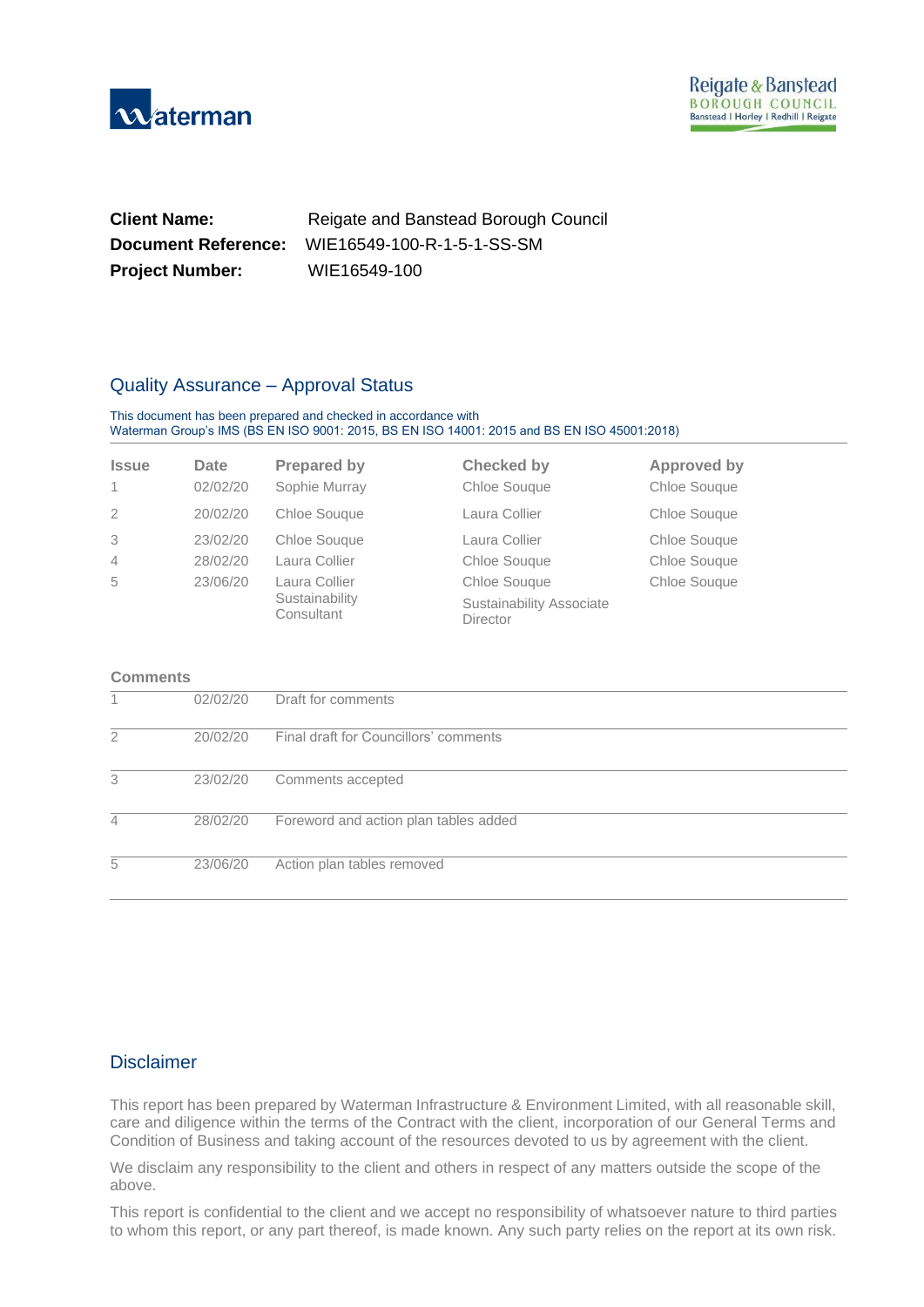

# **Contents**

| 6. |     |  |
|----|-----|--|
|    | 6.1 |  |
|    | 6.2 |  |
|    | 6.3 |  |
|    | 6.4 |  |
|    | 6.5 |  |
|    |     |  |

# **Figures**

| Figure 2 - Overview of Greenhouse Gas Protocol scope and emissions across the value chain.            |  |
|-------------------------------------------------------------------------------------------------------|--|
|                                                                                                       |  |
| Figure 4 – Reigate & Banstead Borough $CO2$ end-users emissions estimates 2017 (ktCO <sub>2</sub> ) 7 |  |
|                                                                                                       |  |
| Figure 6 - UK resident ecological footprint breakdown. Source: Bioregional10                          |  |
|                                                                                                       |  |
|                                                                                                       |  |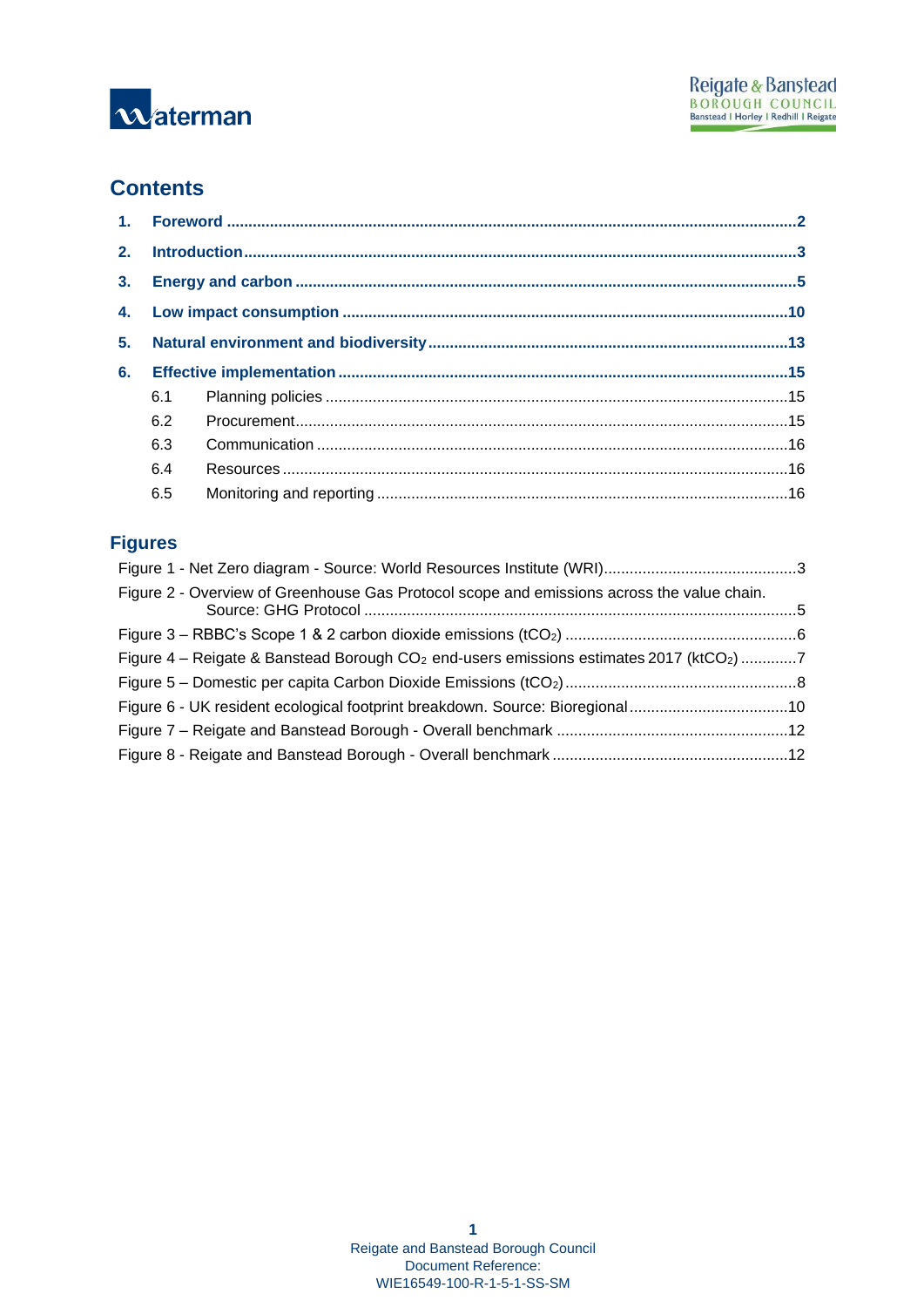

# <span id="page-3-0"></span>**1. Foreword**

I am delighted to introduce Reigate & Banstead Council's Environmental Sustainability Strategy.

We are publishing this strategy at a time when there is – rightly – a lot of concern about not only our local environment but also our global climate.

Recognising the scale of the challenge, the UK Government has been the first major nation to propose to cut bring greenhouse gas emissions to net zero by 2050.

Our own corporate plan, Reigate & Banstead 2025, commits the Council to being proactive about tackling climate change and reducing our environmental impact, and supporting local residents and businesses to do the same.

This Strategy explains how we will continue to build on the work we are already doing to make real progress in relation to energy and carbon, low impact consumption and biodiversity and the natural environment. It focuses on the actions we will take across our own estate and services. It also looks at how the Council can help achieve positive change across the borough, working with residents, businesses and partners.

This, for Reigate & Banstead Borough Council, is our next step on a continuing journey. We will report on our progress in delivering it every year, and will regularly review the Strategy to make sure it remains up to date and effective.

I look forward to working with local communities and partners to make Reigate & Banstead a more environmentally sustainable borough.

**Cllr Natalie Bramhall Executive Member, Neighbourhood Services Reigate & Banstead Borough Council**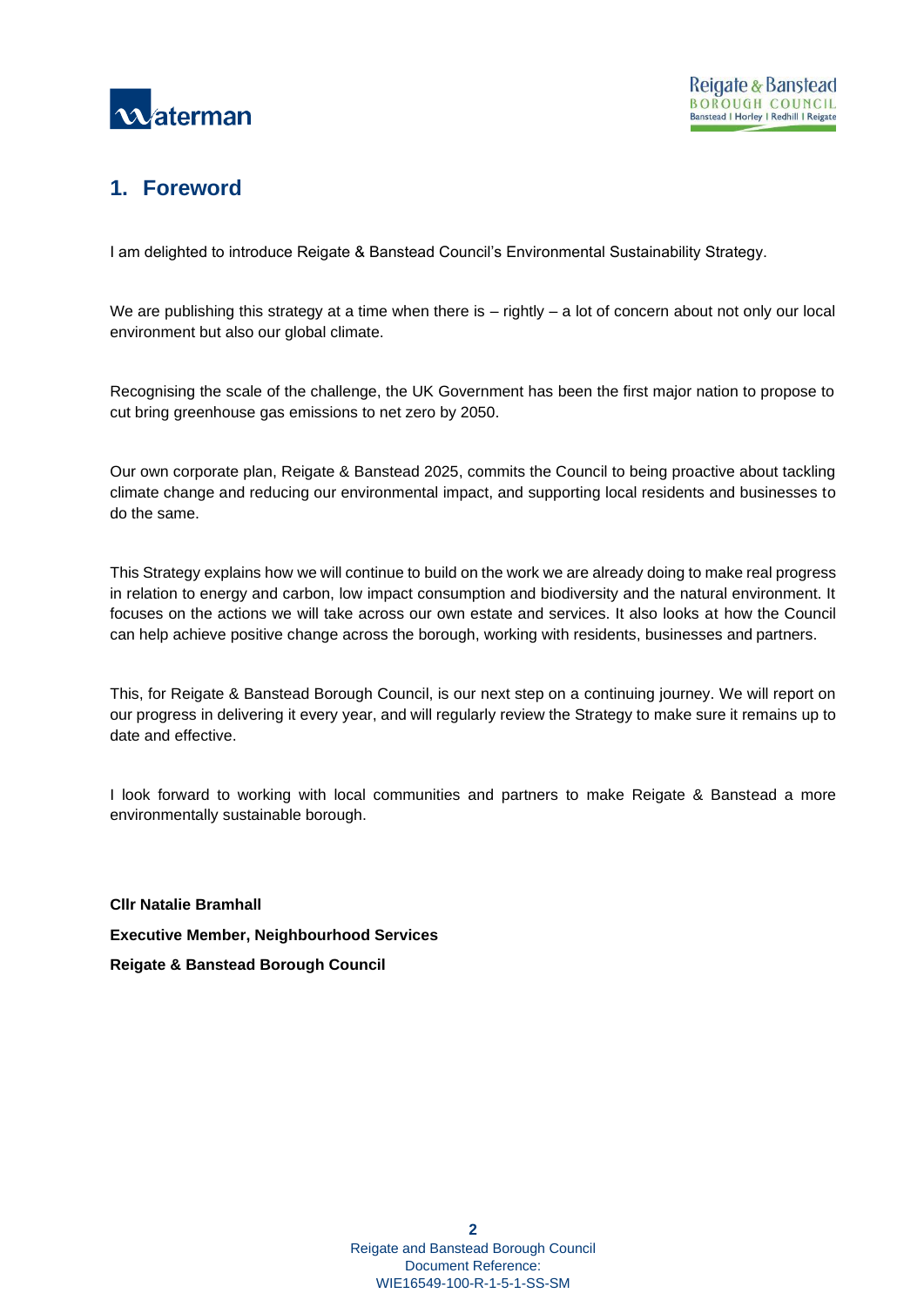

# <span id="page-4-0"></span>**2. Introduction**

This report has been developed to outline Reigate and Banstead Borough Council's (RBBC's) Environmental Sustainability Strategy. As part of its 5-year corporate plan the Council has committed to being proactive about tackling climate change and reducing the borough's environmental impacts. This includes reducing the Council's direct impact and supporting residents and businesses to do the same.

While climate change is a global issue, the importance of each country taking action to limit greenhouse gas emissions cannot be underestimated. In response to the adoption of the Paris Climate Agreement in 2015, the UK became the first major economy in the world to pass legislation to bring all greenhouse gas emissions to net zero by 2050.

Achieving net zero will require a combination of conventional mitigation techniques that is reducing energy and resources consumption in our buildings, infrastructure, industrial processes and our daily lives. It will require in parallel a transition towards renewables sources of energy. There will always be however residual carbon emissions that will have to be compensated for through carbon removal technologies (e.g. reforestation, afforestation, carbon capture and storage).



<span id="page-4-1"></span>

To support the government in achieving net zero by 2050, Reigate and Banstead Borough Council has recognised that the role of local government is critical in helping to embed measures and support residents and businesses to make the necessary changes to meet this national legislation.

In addition to focusing on limiting actions and processes that contribute to climate change, the Council has also considered their environmental impacts more broadly. Recent history has demonstrated that there is an increasing disconnect between society's consumption of natural resources (e.g. plants, air, water, soils, minerals) and ecosystem services (e.g. water and air purification, crop pollination and pest control) and the ability of our ecological and environmental systems to replenish themselves. Currently, UK consumption exceeds what can be produced.

The challenges of embedding sustainability within the Council's practices and then influencing the wider Borough are wide ranging. The scope of the Council's Environmental Sustainability Strategy has therefore been influenced by the areas of responsibility that the Council holds. It is acknowledged that Surrey County Council (SCC) is responsible for issues such as transport, highways, schools and education. RBBC will look to collaborate with SCC where its initiatives support the objectives of this sustainability strategy but will prioritise implementing opportunities within its direct sphere of responsibility.

Acknowledging the range and complexity of issues required to achieve sustainable development, the strategy has been broken down into three overarching environmental themes. It should be noted that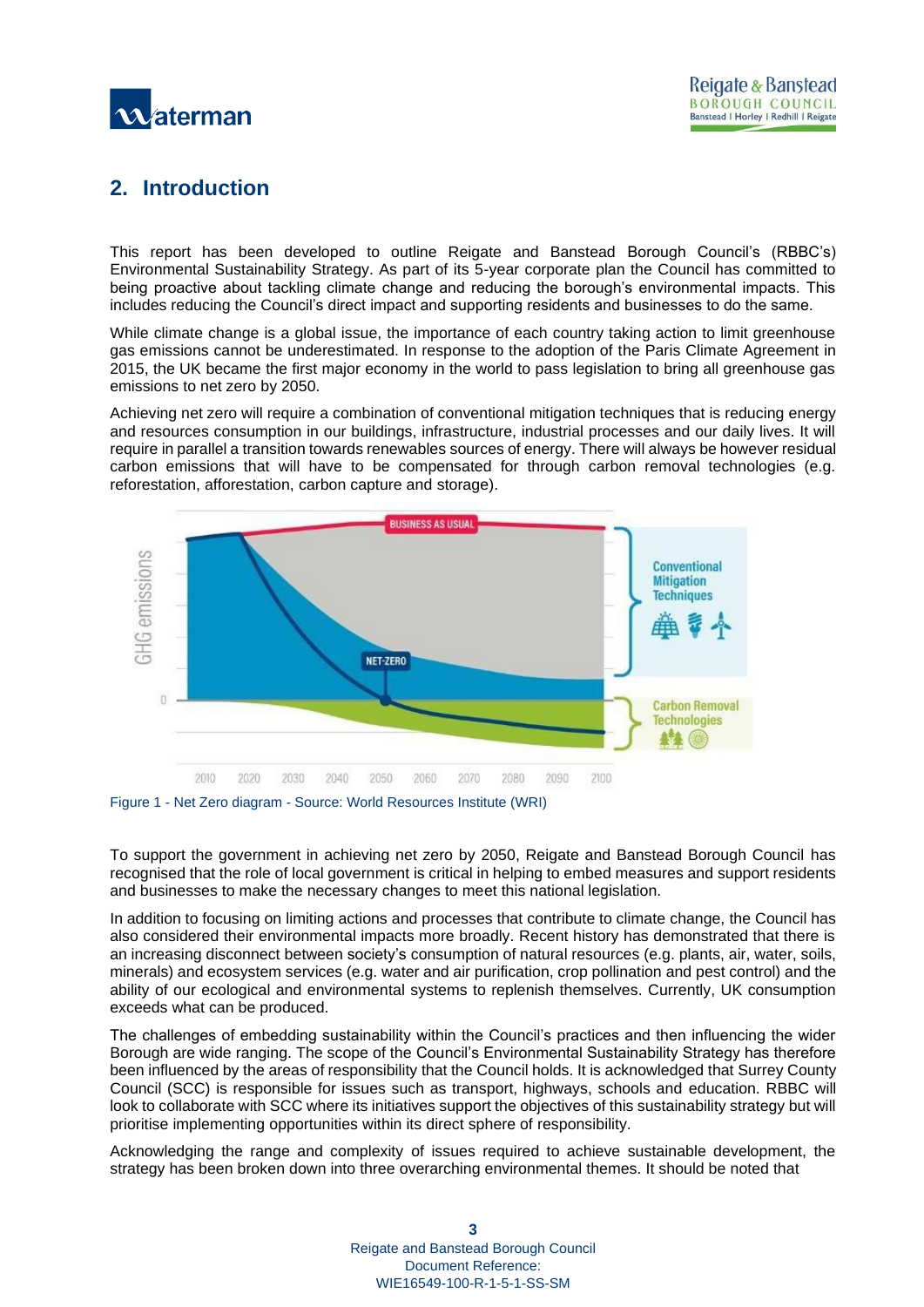

climate change adaptation and resilience is a cross cutting issue which has been addressed under each environmental theme.

- 1. Energy and carbon
- 2. Low impact consumption
- 3. Biodiversity and the natural environment

To support the delivery of the strategy an action plan has also been developed for each of these themes to formalise how the Council intends to embed and achieve the strategy. As part of each priority theme there are a range of key issues to ensure its successful realisation.

Overarching objectives set out the Council's approach within each theme which are supported by key performance indicators (KPIs) to assist with monitoring progress against the objectives and evaluating the success of the actions.

In some cases further investigation is required before a definitive target can be identified. For these objectives, a direction of travel has been identified. In developing future targets, national or other recognised industry benchmarks will be referenced alongside deliverability and viability considerations, and therefore these targets are indicative only.

It should be recognised that the achievement of 'Borough' level targets does not fall solely within the control of the Council and therefore are indicative only. A long list of activities has been developed. Those that are likely to be most effective in delivering the council's priorities are detailed in the following sections of this strategy document.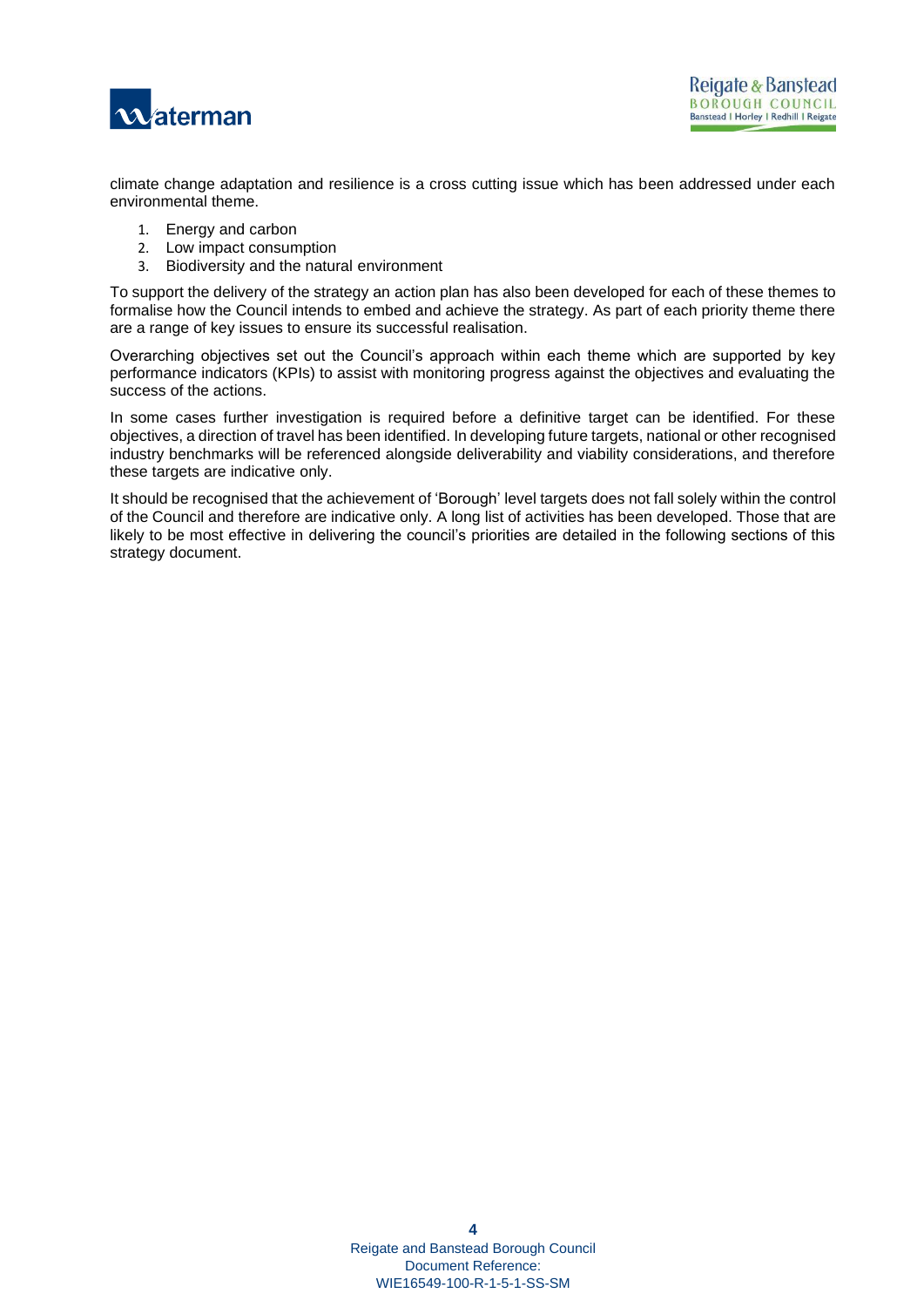

# <span id="page-6-0"></span>**3. Energy and carbon**

#### **Overview**

In June 2019 the Government amended the Climate Change Act 2008 and is now targeting a 100% reduction in greenhouse gas emissions (compared to 1990 levels) by 2050. This is otherwise known as a net zero target which will have to be achieved through a combination of efficiency measures, renewable energy production and carbon sequestration (e.g. reforestation). This target would effectively mean that the UK will end its contribution to global emissions by 2050.

RBBC is responding to this challenge by aiming to achieve carbon neutrality (based on scope 1 & 2 emissions - [Figure](#page-6-1) [2\)](#page-6-1) by 2030 with a focus to achieving carbon neutral including scope 3 as soon as possible thereafter. It is worth highlighting that the carbon emissions directly under the control of RBBC represent only about 0.2% of the emissions released within the Borough

[\(Table 1\)](#page-7-1). It is therefore paramount that RBBC concentrates its efforts on reducing its Scope  $3<sup>1</sup>$  emissions as soon as practical thereafter.

This highlights the importance for RBBC to concentrate its efforts in influencing businesses and residents' behaviour and purchase patterns to adequately curb emissions. RBBC will work in partnership with Surrey County Council (SCC) and other key stakeholders achieve carbon neutrality across the Borough by 2050.

#### **Definition of Scope 1,2, 3 emissions**

**Scope 1** includes emissions from the **combustion of fuels** by sources owned or controlled by the reporting organisation.

**Scope 2** includes the emissions from the combustion of fuels to generate electricity, steam, heating, and cooling **purchased and consumed** by the reporting organisation.

**Scope 3** includes all other indirect emissions that occur in a organisation's value chain.



<span id="page-6-1"></span>Figure 2 - Overview of Greenhouse Gas Protocol scope and emissions across the value chain. Source: GHG Protocol

<sup>1</sup>Scope 3 emissions include purchased goods and services; business travel; employee commuting; waste disposal; use of sold products; transportation and distribution (up- and downstream); investments; leased assets and franchises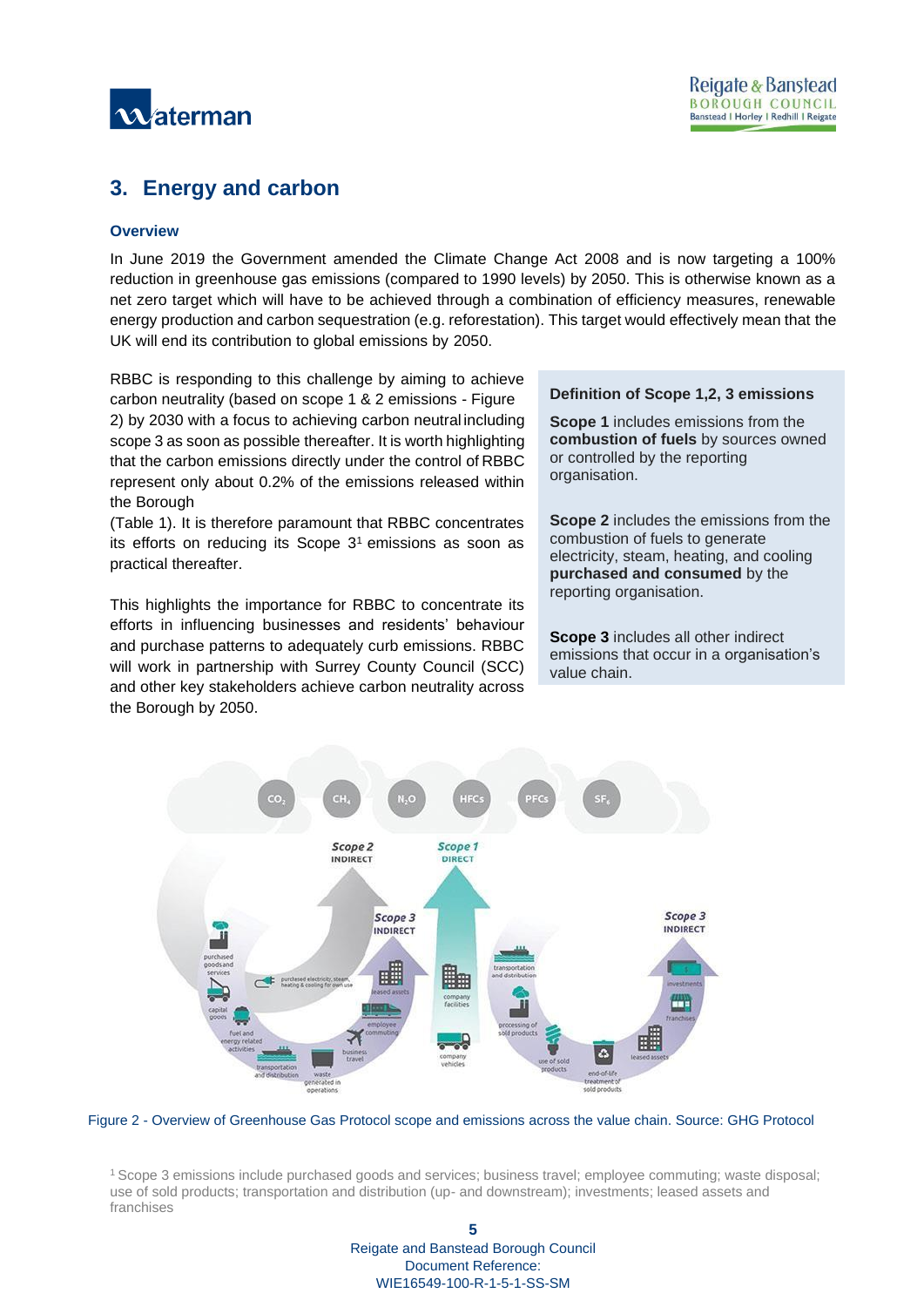

|                   |                                                           | Annual carbon dioxide emissions (estimates) |                                                                         |  |  |
|-------------------|-----------------------------------------------------------|---------------------------------------------|-------------------------------------------------------------------------|--|--|
| <b>Scope</b>      | <b>Description</b>                                        | <b>Council level</b>                        | <b>Borough level</b>                                                    |  |  |
|                   | Fuel consumption (waste fleet)                            | 304.24 tCO <sub>2</sub>                     |                                                                         |  |  |
|                   | Fuel consumption (cleansing)                              | 197.54 tCO <sub>2</sub>                     |                                                                         |  |  |
| Scope             | Fuel<br>consumption<br>(greenspace<br>vehicles/machinery) | 76.59 tCO <sub>2</sub>                      | 764,000tCO <sub>2</sub> (2017) <sup>2</sup><br>■ Transport 47%          |  |  |
|                   | Fuel consumption (other company vehicles)                 | 55.58 tCO <sub>2</sub>                      | Domestic (elec., gas, fuel) 32%<br>Businesses (elec., gas, fuel)<br>21% |  |  |
|                   | Sub-total                                                 | 633.91 tCO <sub>2</sub>                     |                                                                         |  |  |
|                   | Purchased electricity                                     | 473.22 tCO <sub>2</sub> (2018)              |                                                                         |  |  |
| Scope<br>2        | Purchased gas                                             | 384.86 tCO <sub>2</sub> (2018)              |                                                                         |  |  |
|                   | Sub-total                                                 | 858.08 tCO <sub>2</sub>                     |                                                                         |  |  |
| Total Scope 1 & 2 |                                                           | $1,492$ tCO <sub>2</sub>                    | 764,000tCO <sub>2</sub>                                                 |  |  |

<span id="page-7-1"></span>Table 1 – Reigate and Banstead's estimated annual carbon emissions at Council and Borough levels.



<span id="page-7-0"></span>Figure 3 – RBBC's Scope 1 & 2 carbon dioxide emissions (tCO2)

<sup>2</sup>Figures based on BEIS - UK local authority and regional carbon dioxide emissions national statistics: 2005-2017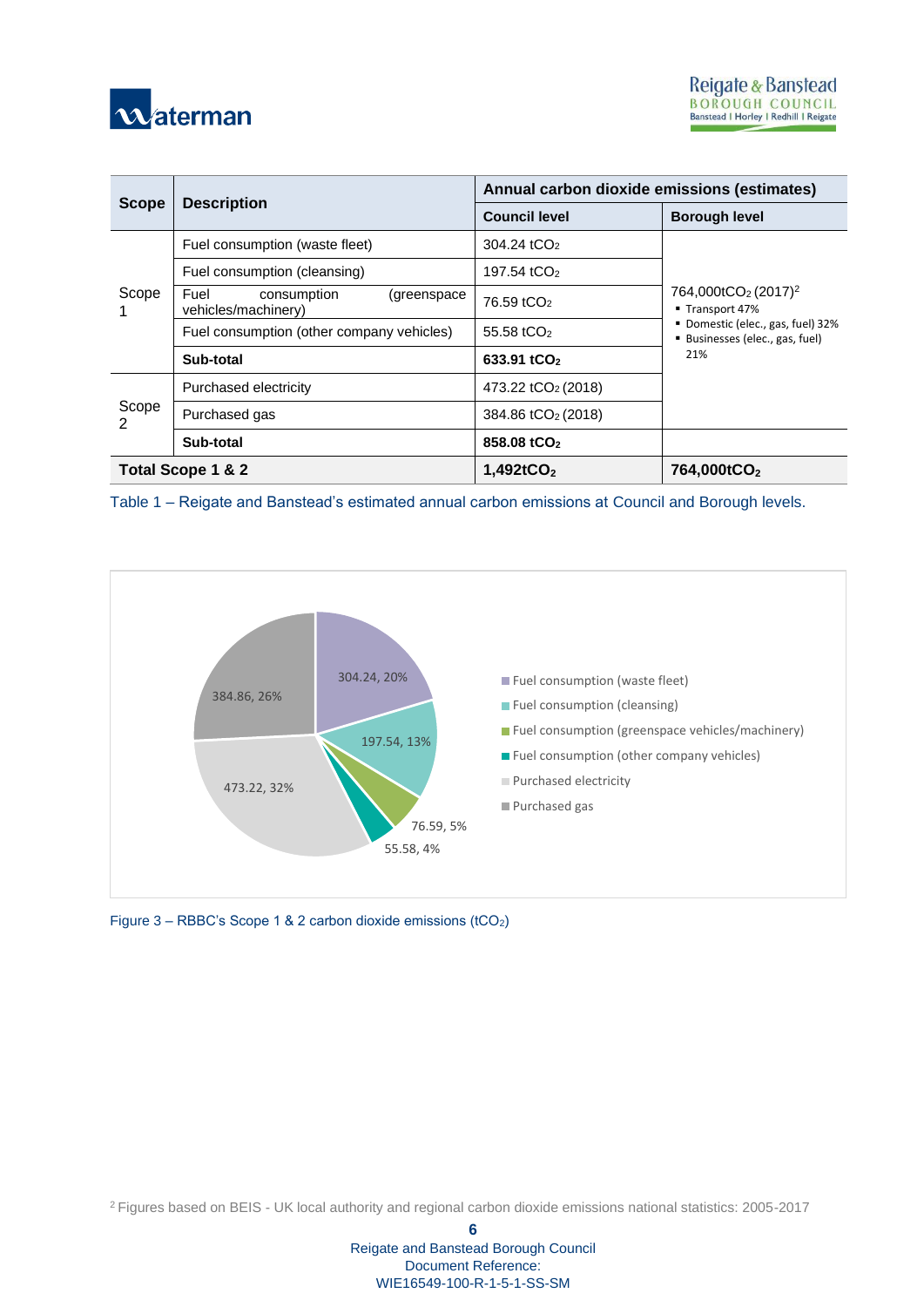



#### <span id="page-8-0"></span>**2050 Vision**

- All Council's energy needs are met through renewable energy generated within the County or through reputable green tariff.
- The entire Council's fleet is powered by clean energy (i.e. either electricity from renewable or biodiesel from organic waste).
- $\Box$  All businesses and residents are generating their own renewable energy and/or have switched to a reputable green tariff.
- $\Box$  All residents walk or cycle for short journeys, where possible. Residents have moved away from car ownership; they use public transport or a car-sharing system for longer journeys. Where private car remains a necessity, these run on 100% renewable energy.

#### **Priorities**

Under the energy and carbon section we have set a number of objectives under four key priorities:

**Energy minimisation:** Reduction of operational energy (regulated and unregulated) through efficiency measures (e.g. insulation, LEDs) and behaviour change.

**Renewable energy:** Generation of renewable energy locally and procurement of renewable energy through reputable green tariffs.

**Low carbon transport:** Minimisation of transport emissions through reducing personal car travel, promoting electric vehicles, developing public transport and encouraging cycling and walking.

**Embodied carbon**: Reduction in embodied carbon in new infrastructure or building projects through lean engineering and construction techniques.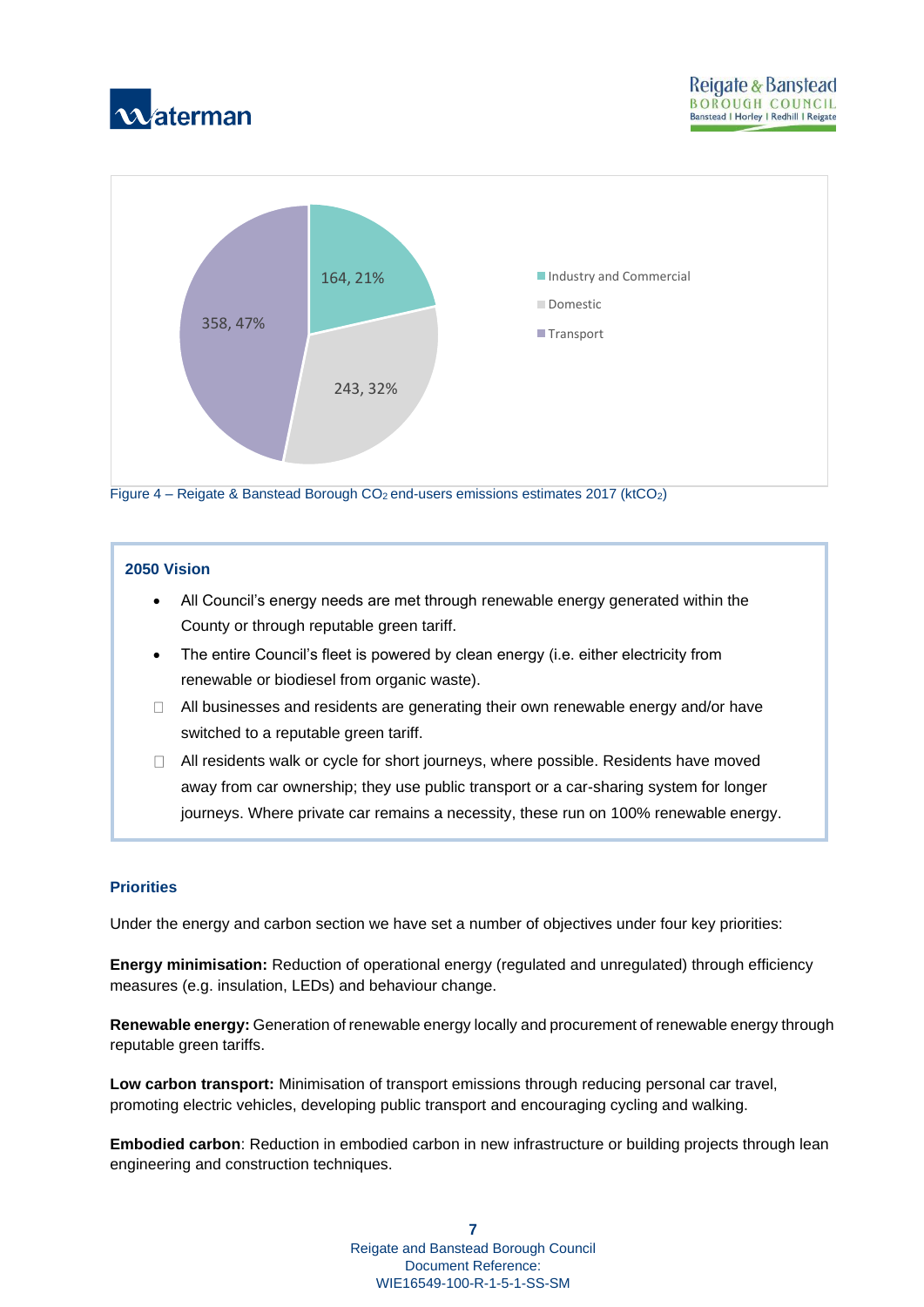

At the Council level, RBBC will switch to a renewable energy provider for its electricity and gas consumption. As part of any planned upgrade and works on its assets, energy reduction opportunities will be identified: improving fabric efficiency and incorporating efficient fixtures and fittings. Whole-life cost analysis will form an integral part of the decision-making process as part of any procurement activities to ensure that any mechanical and electrical plant to be replaced are future-proofed moving away from like-for-like replacement if this isn't the best long-term strategy. RBBC's fleet consumption is a key area to tackle as it represents circa 42.5% of its combined Scope 1 & 2 emissions. RBBC will gradually replace its fleet with electrical vehicles and machinery as part of their scheduled fleet renewal programme and subject to operational considerations.

At the Borough level, RBBC will work with residents and businesses to encourage them to adopt more sustainable lifestyles. Borough level domestic carbon dioxide emissions per capita figures show that RBBC residents with an annual energy footprint of 1.66 $\mathrm{^{3}tCO_{2}/}$ person consume more energy to run their homes than the average person in the rest of England ([Figure](#page-9-0) 5).There is therefore scope for RBBC to concentrate its effort to enable a transition towards renewable energy purchase and generation across the Borough. RBBC will consider the suitability of developing community-owned renewable energy projects. It will also explore the possibility to negotiate preferential energy tariff with reputable renewable energy providers for its residents and businesses by teaming up with Surrey County Council.

The measures to reduce greenhouse house gas (GHG) emissions associated with the Council and Borough activities will have wider benefits beyond limiting contributions to climate change. Initiatives around promoting active travel (e.g. walking and cycling) and reducing gas consumption will improve air quality and overall well-being.



<span id="page-9-0"></span>Figure 5 – Domestic per capita Carbon Dioxide Emissions (tCO2) Source: Department for Business, Energy & Industrial Strategy 2005 to 2017 UK local and regional CO<sub>2</sub> emissions – data table

3 RBBC Environment and Sustainability Monitor Data Report 31 March 2019 http://www.reigatebanstead.gov.uk/info/20280/plan\_monitoring/681/environment\_and\_sustainability\_monitor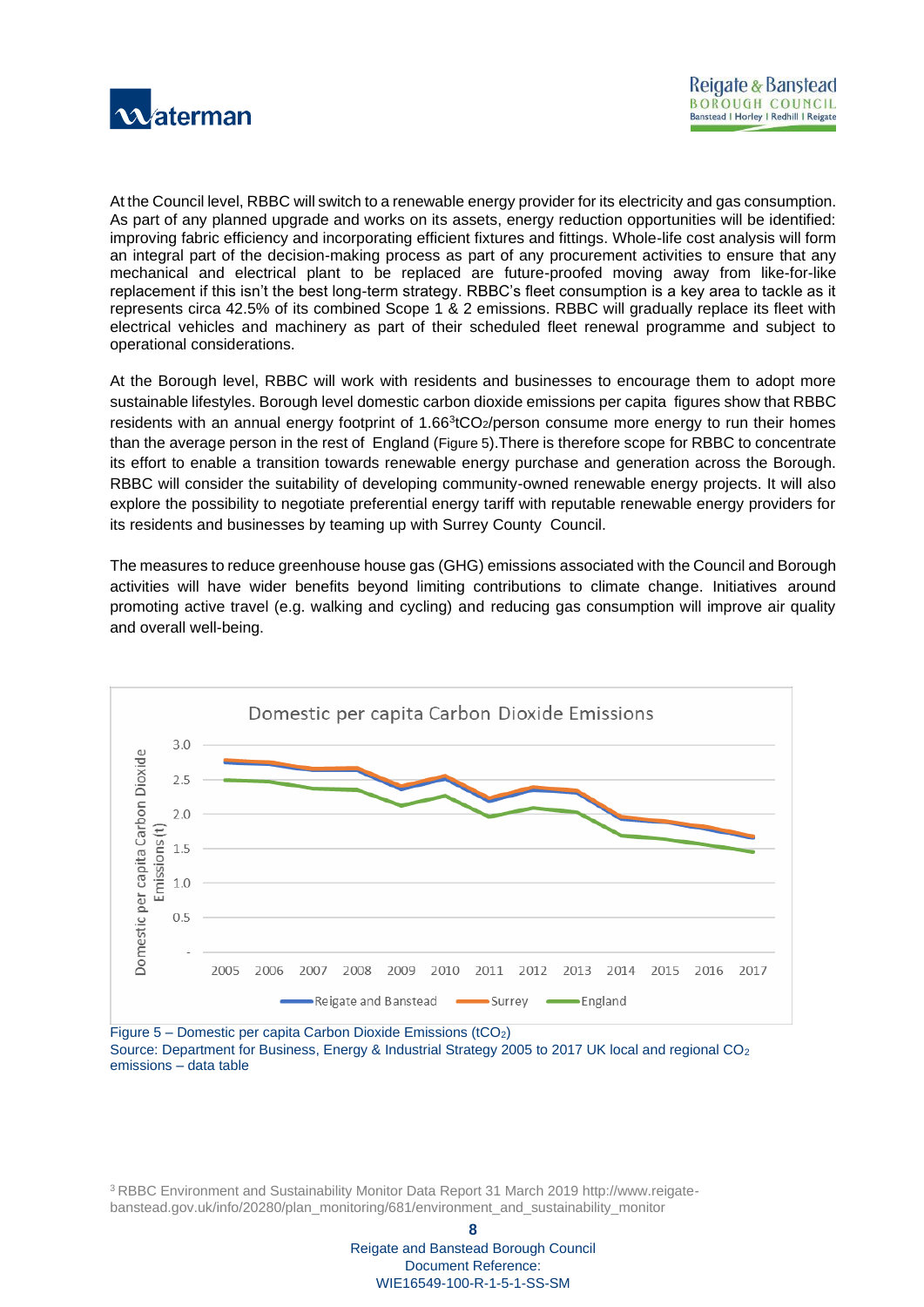



Figure 4: Industrial and Commercial per capita Carbon Dioxide Emissions (tCO<sub>2</sub>) Source: Department for Business, Energy & Industrial Strategy 2005 to 2017 UK local and regional CO<sub>2</sub> emissions data table



Figure 5:Transport per capita Carbon Dioxide Emissions (t)

Source: Department for Business, Energy & Industrial Strategy 2005 to 2017 UK local and regional CO2 emissions – data table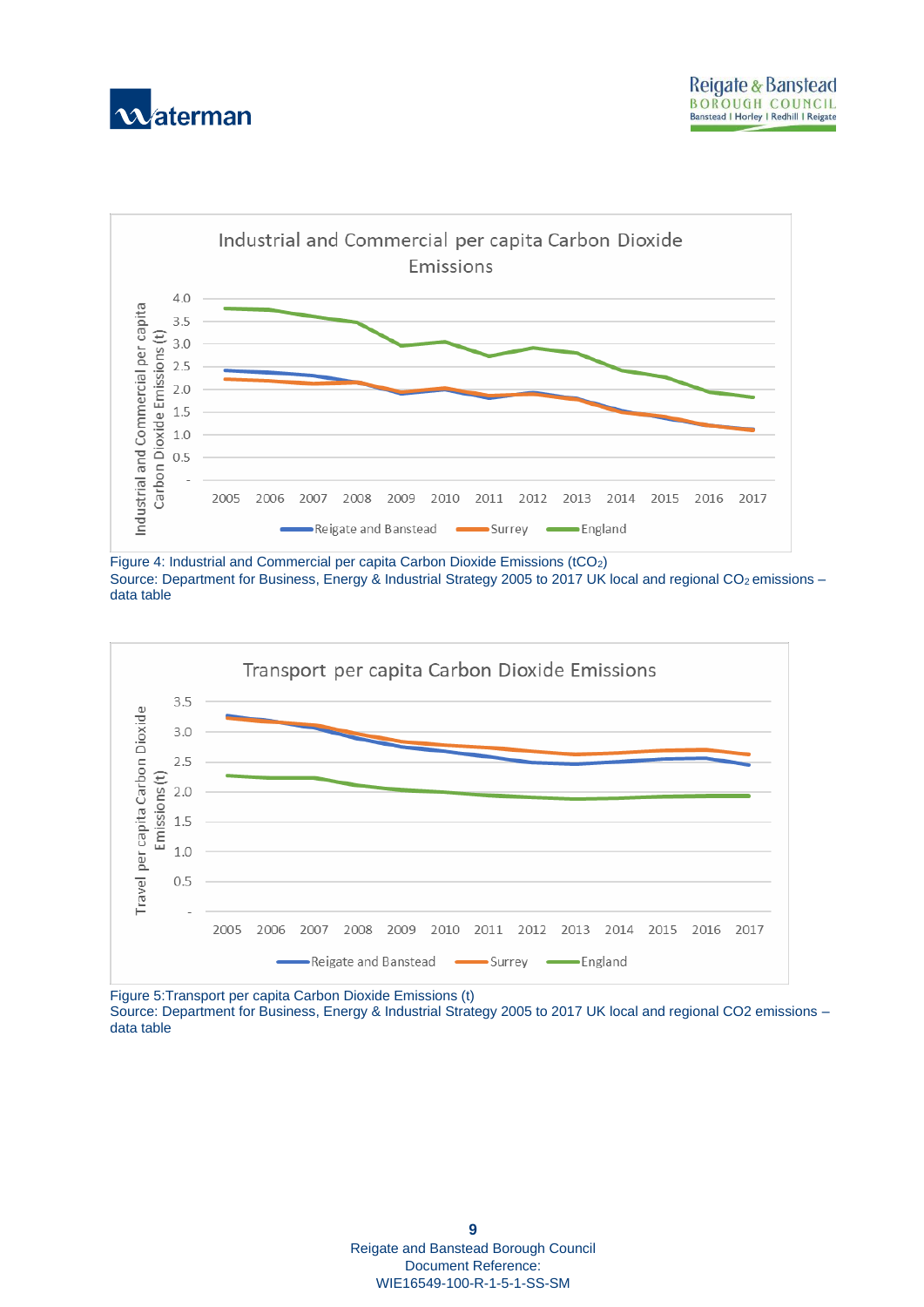

# <span id="page-11-0"></span>**4. Low impact consumption**

#### **Overview**

Living by consuming a fair share of the earth's resources is key to reduce environmental and social impacts associated with over-consumption. It requires us to reflect on our habits to make more informed decisions in our day to day activities with a view to consume more responsibly.

We currently deplete natural resources at an alarming rate, much faster than our ecosystems can replenish them. Studies show that an average UK resident requires 5.4gha of biologically productive land and water<sup>6</sup> to support its lifestyle. This means that if everyone on earth consumed as much as the average person in the UK, we would need the equivalent of three planets to support us.<sup>7</sup>

The Council recognises its role in demonstrating leadership on this issue. As part of the review of its activities the Council has considered measures to reduce its impacts through the more efficient management of its own estate and the set-up of a responsible procurement process. The Council also proposes to support initiatives to see improvements on a Borough wide scale.



- **Services** (9%) includes any services that we use such as recreation, financial, telephone, insurance, private schools and private medical care.
- **Government** (7%) includes central and local government activities, the NHS, schools, universities and social services.
- **Capital assets** (4%) includes the investment in capital assets such as factories, machinery and other buildings and structures that isn't covered in the sectors above.

<span id="page-11-1"></span>Figure 6 - UK resident ecological footprint breakdown. Source: Bioregional

<sup>6</sup> Biologically productive land and water is the required area to produce the goods we consume and to assimilate the wastes we generate. There are six categories: cropland, grazing land, fishing grounds, built-up land, forest area, and carbon demand on land.

<sup>7</sup><http://calculator.bioregional.com/findoutmore.php>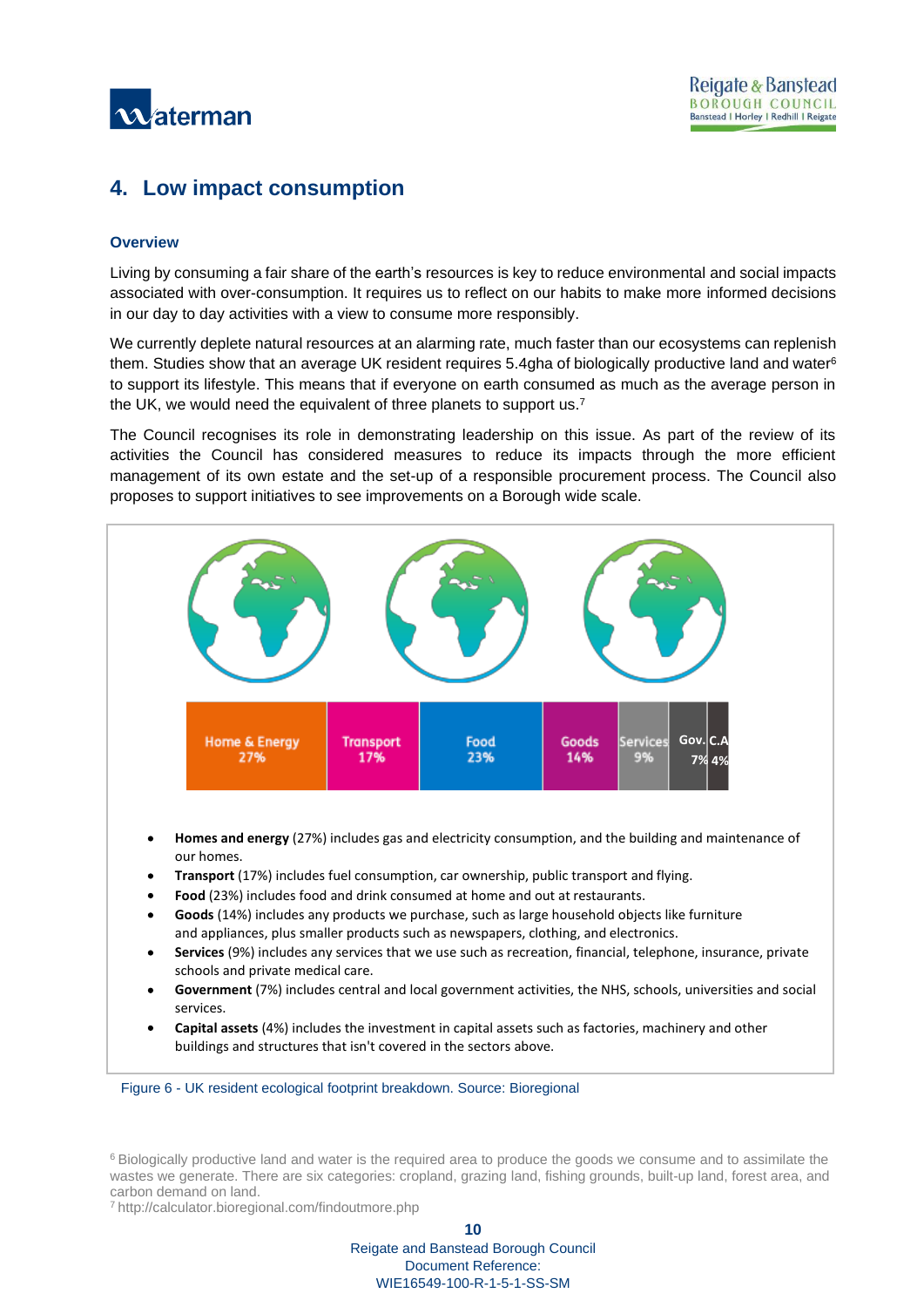

#### **2050 Vision**

- The Borough operates as part of a closed-loop system where residents consume only their fair share of the earth's resources.
- $\Box$  Circular economy principles underpin our manufacturing and industrial processes: waste is transformed into valuable resources and pollution is prevented.
- $\Box$  Residents and businesses recycle or compost as much as possible of their waste, and processing takes place as locally as possible.
- $\Box$  Water is viewed as a precious resource and it is kept as close to its source as possible

#### **Priorities**

Under the low impact consumption section, we have set a number of objectives under three key priorities:

**Waste reduction**: Minimisation of waste arisings through better procurement choices (e.g. longer-lasting or better quality products) and recycling unavoidable waste in local treatment facilities.

**Water efficiency**: Reduction of water consumption by promoting water efficiency to alleviate water scarcity issues.

**Responsible sourcing**: Use of materials and products produced responsibly (i.e. not causing any environmental or social harm).

At the Council level, RBBC will actively reduce its waste and single use plastics will be eliminated. As part of any planned refurbishment or upgrade of the Council's assets, avenues to reduce water and energy consumption will be actively pursued. In parallel, the Council will look to ensure that responsible sourcing is considered in all purchasing decisions. Relevant sustainability opportunities will be identified and incorporated into specifications and relevant tender documents.

At Borough level, in excess of 50,000 tonnes of waste is produced annually of which 53.8%<sup>8</sup> is recycled or composted/anaerobically digested. Implementing the waste hierarchy with reuse and recycling at the top will be a priority, with a number of actions having been identified to increase the reuse and recycling of a wide range of products including food waste and currently difficult to recycle products. There is also a role for the Council to collaborate closely with local businesses in relation minimising waste and increasing reuse and recycling; and to use its planning powers to encourage developers to reduce material consumption as part of their design and facilitate waste reduction during construction and to increase water and energy efficiency levels.

<sup>8</sup> Based on 2018/19 figures 51,854 tonnes was produced of which 53.8% was recycled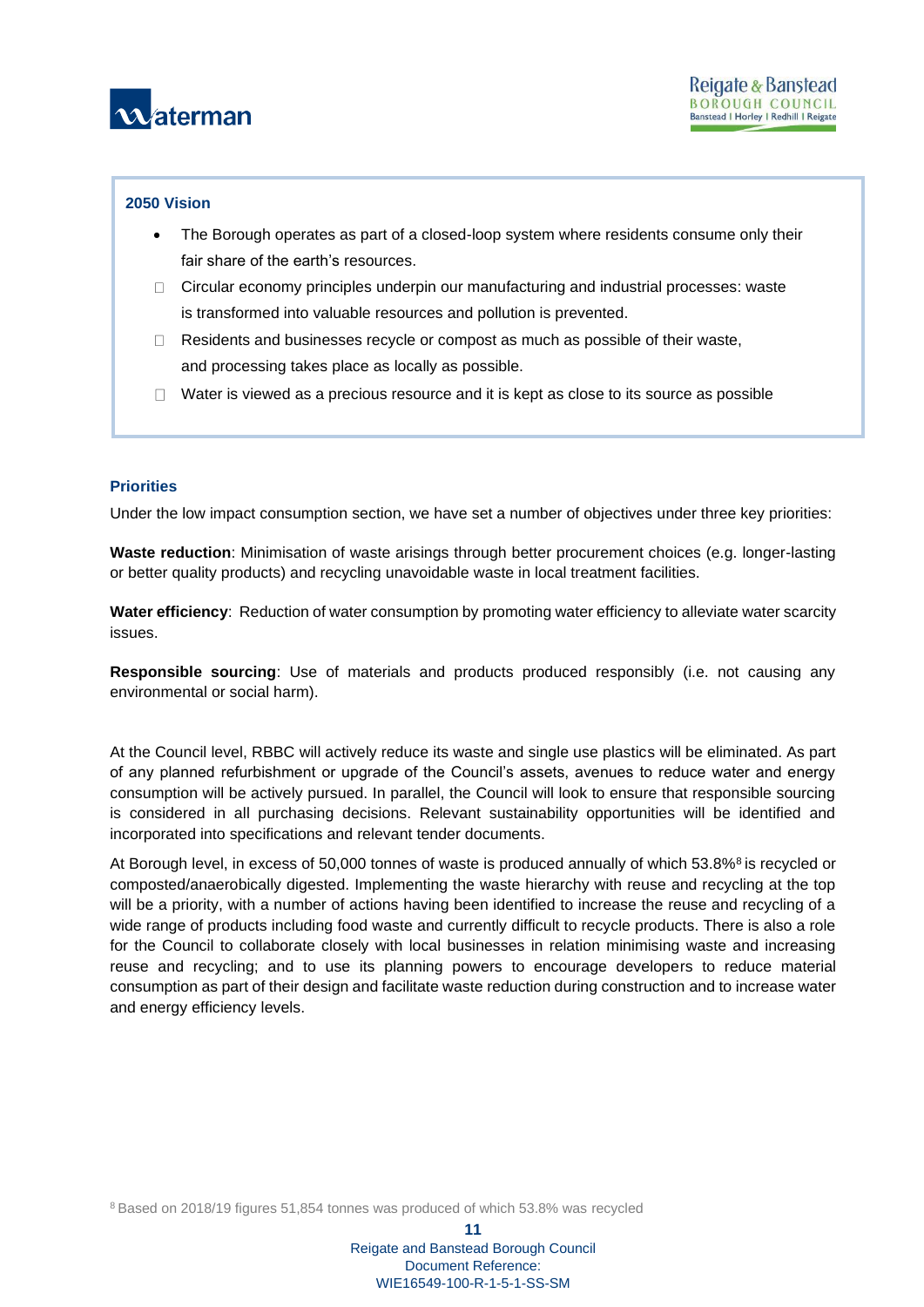

# Reigate & Banstead BOROUGH COUNCIL<br>Banstead | Horley | Redhill | Reigate

| Kerbside dry recycling                                                                                                                                                                                                                                                                                                                                                  |                                                                                                                                                                                                                                                                                                                                                                            |       | Kerbside residual waste           |                 | <b>Performance indicators</b> |                                  |                                      |                        |                 |                                                                     |
|-------------------------------------------------------------------------------------------------------------------------------------------------------------------------------------------------------------------------------------------------------------------------------------------------------------------------------------------------------------------------|----------------------------------------------------------------------------------------------------------------------------------------------------------------------------------------------------------------------------------------------------------------------------------------------------------------------------------------------------------------------------|-------|-----------------------------------|-----------------|-------------------------------|----------------------------------|--------------------------------------|------------------------|-----------------|---------------------------------------------------------------------|
| Overall benchmark comparisons - kerbside dry recycling 2017/18 (2017 for Scottish authorities)                                                                                                                                                                                                                                                                          |                                                                                                                                                                                                                                                                                                                                                                            |       |                                   |                 |                               |                                  |                                      |                        |                 |                                                                     |
|                                                                                                                                                                                                                                                                                                                                                                         | The table below displays the kerbside dry recycling yield for each of the main materials collected (paper, card, cans, glass, plastic<br>bottles, mixed plastic packaging and textiles). Where all five widely recycled, on-pack recycling label materials are collected (paper,<br>card, cans, glass, plastic bottles), a total yield for these materials is also listed. |       |                                   |                 |                               |                                  |                                      |                        |                 |                                                                     |
| The vield for each material is compared against benchmark tables to show in which quartile it resides. These tables relate to the UK.<br>local authority region, Office for National Statistics (ONS) area group and Urban-Rural Index of Multiple Deprivation (IMD)<br>classification. Clicking on the category heading will take you to the relevant benchmark table. |                                                                                                                                                                                                                                                                                                                                                                            |       |                                   |                 |                               |                                  |                                      |                        |                 |                                                                     |
| Key                                                                                                                                                                                                                                                                                                                                                                     |                                                                                                                                                                                                                                                                                                                                                                            |       |                                   |                 |                               |                                  |                                      |                        |                 |                                                                     |
| Authority is in bottom 25% of LAs.                                                                                                                                                                                                                                                                                                                                      |                                                                                                                                                                                                                                                                                                                                                                            |       | Authority is in bottom 50% of LAs |                 |                               |                                  | Authority is in top 50% of LAs       |                        |                 | Authority is in top 25% of LAs                                      |
| Category                                                                                                                                                                                                                                                                                                                                                                | <b>Detail</b>                                                                                                                                                                                                                                                                                                                                                              | Paper | Card                              | Cans            | <b>Glass</b>                  | <b>Plastic</b><br><b>bottles</b> | <b>Mixed</b><br>plastic<br>packaging | <b>Plastic</b><br>film | <b>Textiles</b> | All <sub>5</sub><br><b>'Widely</b><br><b>Recycled'</b><br>materials |
| Reigate and<br><b>Banstead Borough</b><br>Council                                                                                                                                                                                                                                                                                                                       | Yield<br>(ka/hhd/vr)                                                                                                                                                                                                                                                                                                                                                       | 764   | 35.9                              | 12 <sub>8</sub> | 59.6                          | 142                              | 54                                   | 48                     | n/a             | 1989                                                                |
| How you compare<br>against other UK<br><b>Authorities</b>                                                                                                                                                                                                                                                                                                               |                                                                                                                                                                                                                                                                                                                                                                            |       |                                   |                 |                               |                                  |                                      |                        | n/a             |                                                                     |
| How you compare<br>against other<br>authorities in the<br>same region                                                                                                                                                                                                                                                                                                   | <b>South East</b>                                                                                                                                                                                                                                                                                                                                                          |       |                                   |                 |                               |                                  |                                      |                        | n/a             |                                                                     |
| How you compare<br>against other<br>authorities with<br>similar<br>characteristics -<br>ONS area<br>classification                                                                                                                                                                                                                                                      | Rural-Urban<br>Fringe                                                                                                                                                                                                                                                                                                                                                      |       |                                   |                 | <u>es les les les</u>         |                                  |                                      |                        | n/a             |                                                                     |
| How you compare<br>against other<br>authorities in the<br>same rurality                                                                                                                                                                                                                                                                                                 | 4) Mixed<br>urban/rural.<br>lower<br>deprivation                                                                                                                                                                                                                                                                                                                           |       |                                   |                 |                               |                                  |                                      |                        | n/a             |                                                                     |

<span id="page-13-0"></span>Figure 7 – Reigate and Banstead Borough - Overall benchmark comparisons – kerbside dry recycling 2017/18. Source: LA portal WRAP

#### Kerbside dry recycling Kerbside residual waste Performance in

Overall benchmark comparisons - kerbside residual waste 2017/18 (2017 for Scottish<br>authorities)

The table below displays the kerbside residual yield. The residual yield is compared against benchmark tables to show in which<br>quartile it resides. These tables reiste to the UK, local authority region, ONS area group and

| Category                           | Detail                            |                                | Household Residual Waste collected at kerbside<br>(kg/hhd/vr) |
|------------------------------------|-----------------------------------|--------------------------------|---------------------------------------------------------------|
| Authority is in bottom 25% of LAs. | Authority is in bottom 50% of LAs | Authority is in top 50% of LAs | Authority is in top 25% of LAs                                |
| Key                                |                                   |                                |                                                               |

| Reigate and Banstead Borough Council                                                                   | Yield (kg/hhd/yr)                       | 355.0 |
|--------------------------------------------------------------------------------------------------------|-----------------------------------------|-------|
| How you compare against other UK<br>Authorities                                                        |                                         |       |
| How you compare against other<br>authorities in the same region                                        | South East                              |       |
| How you compare against other<br>authorities with similar characteristics -<br>ONS area classification | Rural-Urban Fringe                      |       |
| How you compare against other<br>authorities in the same rurality                                      | 4) Mixed urban/rural, lower deprivation |       |

The ONS Area Classification assigns authorities into groups which have key population characteristics in common such as housing d age di

Rurality Classification is a 6-part classification combining rural nature and deprivation level.

| Local authority                       | Detail            | Household Residual Waste collected at kerbside<br>(kg/hhd/vr) |
|---------------------------------------|-------------------|---------------------------------------------------------------|
| Reigate and Banstead Borough Council  | Yield (kg/hhd/vr) | 355.0                                                         |
| 1st - Mid Sussex District Council     | Yield (kg/hhd/yr) | 408.4                                                         |
| 2nd - Tandridge District Council      | Yield (kg/hhd/yr) | 308.1                                                         |
| 3rd - Tunbridge Wells Borough Council | Yield (kg/hhd/yr) | 441.2                                                         |
| 4th - Ensom and Ewell Borough Council | Yield (ka/hhd/vr) | 398 1                                                         |

Figure 8 - Reigate and Banstead Borough - Overall benchmark comparisons – residual waste 2017/18. Source: LA portal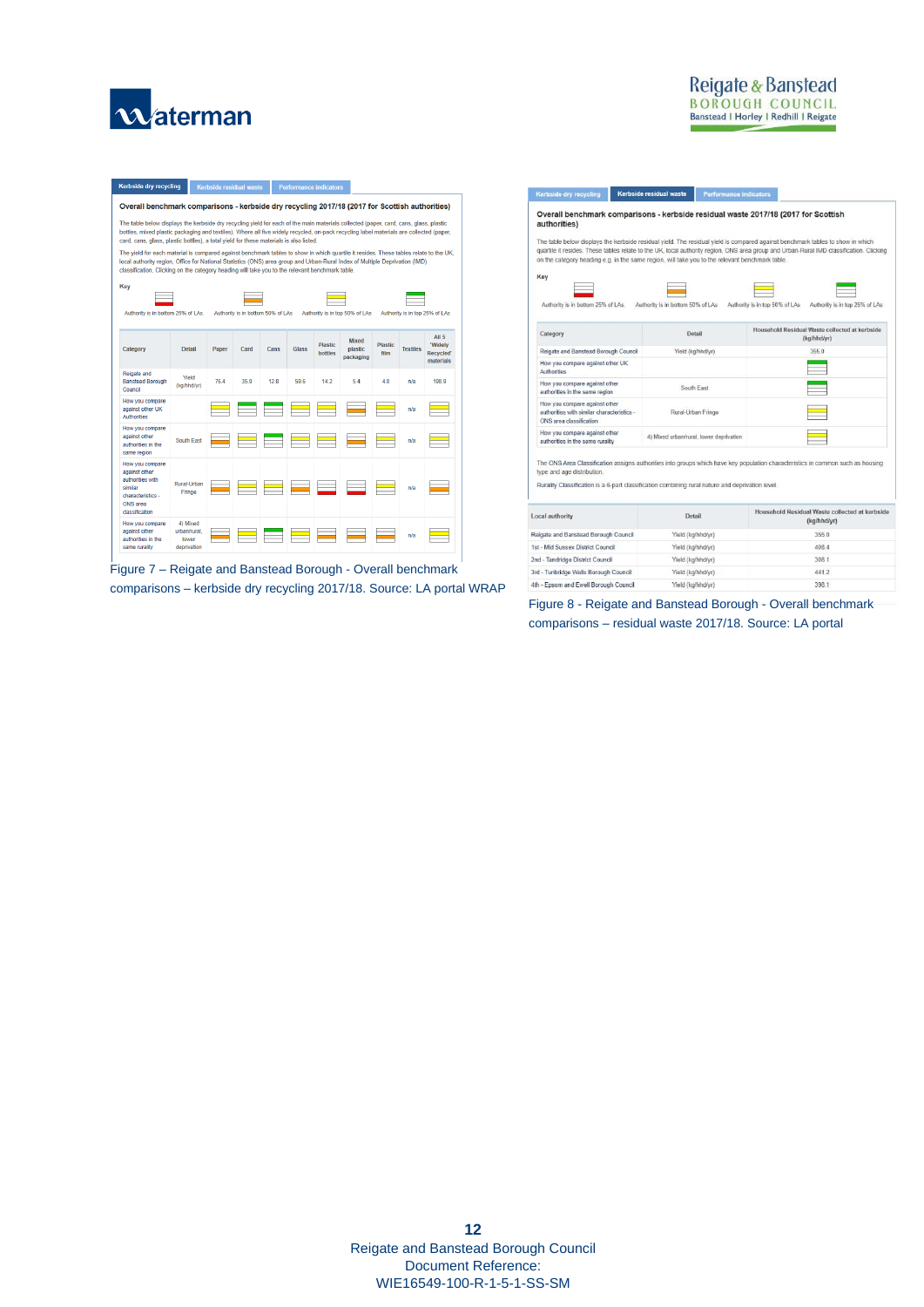

# <span id="page-14-0"></span>**5. Natural environment and biodiversity**

#### **Overview**

The natural environment is essential for human existence and for maintaining a good quality of life. It provides crucial ecosystem services which deliver fundamental requirements such as clean water, food, resources and services such as pollination, carbon storage, climate regulation, and natural protection from hazards such as flooding and erosion<sup>9</sup>.

Over recent decades impact from human activity through pollution, habitat loss and fragmentation have caused stress to the natural environment. This presents a substantial risk to the future of the UK's native wildlife and also to the crucial ecosystem services they provide. Future climate change is only likely to accelerate current rates of decline and loss of ecosystem function  $10$  as the natural ability of species and ecosystems to adjust and adapt is reduced.

In addition to the delivery of essential ecosystem services' access to greenspaces, parks and gardens play an important role in our health and well-being. A recent government report has stated that across the UK the average number of visits taken per person per week to the natural environment is 1.7<sup>11</sup> . The importance of maintaining a healthy natural environment cannot therefore be understated.

The borough of Reigate & Banstead is fortunate to benefit from a rich and varied natural environment. This includes a number of Sites of Special Scientific Interest, Sites of Nature Conservation Importance and Areas of Outstanding Natural Beauty with 69% of the borough designated as metropolitan Green Belt.<sup>12</sup>

#### **2050 Vision**

- $\Box$  Nature forms an integral part of our urban environment.
- New developments include parks or recreational spaces that have been designed to benefit wildlife and contribute to residents' overall well-being.
- $\Box$  Our drainage systems are designed to respect the natural water cycle, provide valuable habitat to wildlife and deliver amenity benefits where possible.
- $\Box$  Permeable paving solutions have replaced hard surfaces wherever possible.
- Harmful products that have a detrimental impact on our ecosystems or our health are not used.

#### **Priorities**

<sup>9</sup> IPBES (2019): Summary for policymakers of the global assessment report on biodiversity and ecosystem services of the Intergovernmental Science-Policy Platform on Biodiversity and Ecosystem Services

<sup>10</sup> UK Climate Change Risk Assessment 2017: Evidence Report, Chapter 3: Natural environment and natural assets <sup>11</sup> Monitor of Engagement with the Natural Environment – The national survey on people and the natural environment. Headline report 2019, September 2019, Natural England.

<sup>12</sup>RBBC Environment and Sustainability Monitor Data Report 31 March 2019

**13**

[https://ipbes.net/system/tdf/ipbes\\_global\\_assessment\\_report\\_summary\\_for\\_policymakers.pdf?file=1&type=node&id=35329&mc\\_cid](https://ipbes.net/system/tdf/ipbes_global_assessment_report_summary_for_policymakers.pdf?file=1&type=node&id=35329&mc_cid=4df044f04d&mc_eid=%5bUNIQID%5d&mc_cid=4df044f04d&mc_eid=2754a8280b) [=4df044f04d&mc\\_eid=%5bUNIQID%5d&mc\\_cid=4df044f04d&mc\\_eid=2754a8280b](https://ipbes.net/system/tdf/ipbes_global_assessment_report_summary_for_policymakers.pdf?file=1&type=node&id=35329&mc_cid=4df044f04d&mc_eid=%5bUNIQID%5d&mc_cid=4df044f04d&mc_eid=2754a8280b)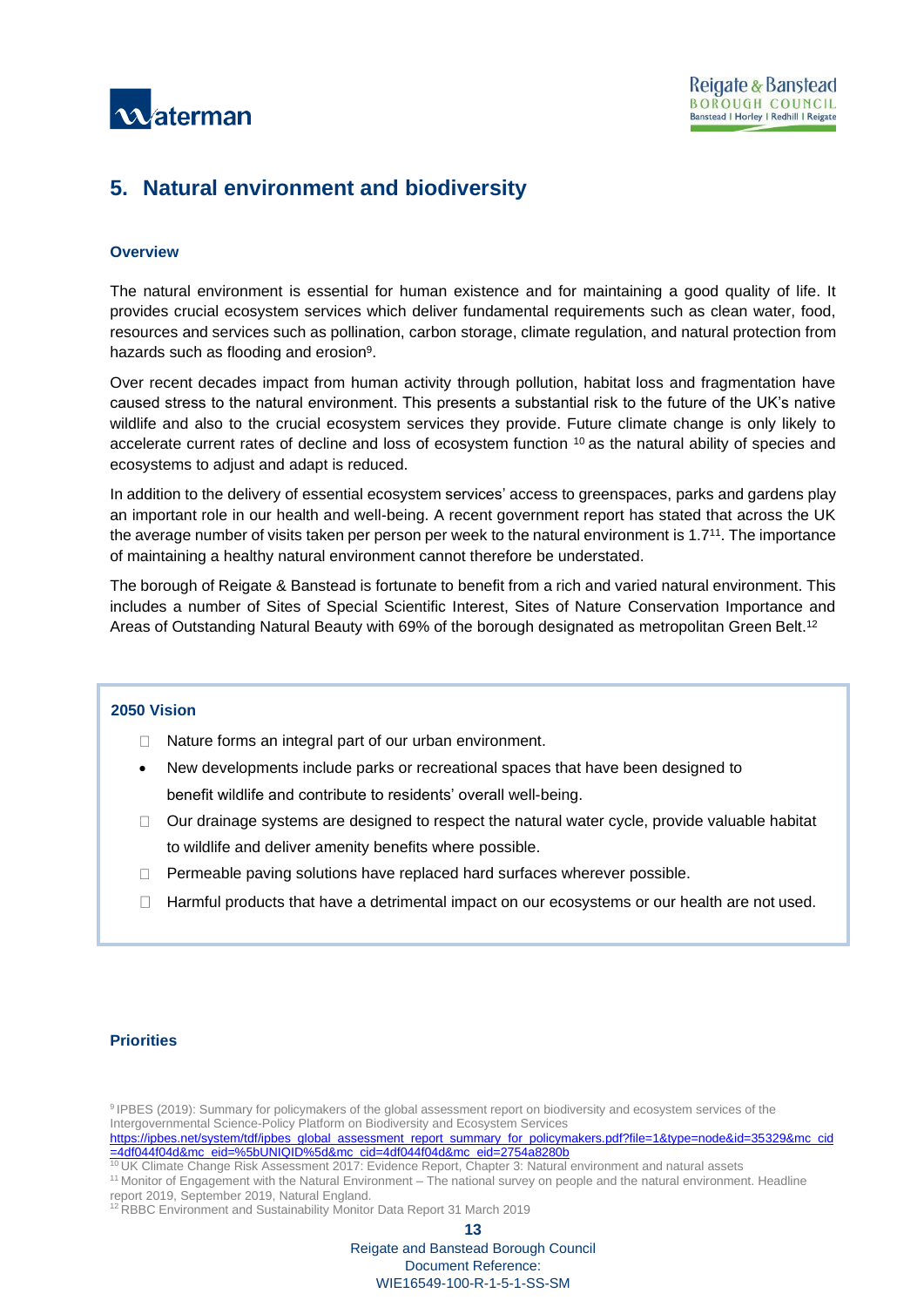

Under the natural environment and biodiversity section we have set a number of objectives under three key priorities:

**Ecological enhancement**: Improvement of the tree soft landscaping cover to create habitats that are of benefit to wildlife.

**Sustainable drainage system**: Installation of sustainable drainage systems (SuDS) to reduce embodied carbon of drainage infrastructure and provide biodiversity and amenity benefits.

**Environmental impact and pollution prevention**: Avoidance of negative impacts to the wider environment i.e. air, water, ground, habitat loss resulting from Council's activities (including procurement).

At Council level the importance of the natural assets within the borough and the need to protect and enhance these assets has been recognised. As part of this work the Council has developed a 'Green Infrastructure Strategy'<sup>13</sup> which seeks to make the most of the green infrastructure network that runs through the borough and beyond. The Strategy acknowledges the threat to the green infrastructure network from the competing needs to provide housing and employment land.

The priorities focus on maintaining and improving the most significant elements of the existing green infrastructure network in the borough and exploring ways to increase the size and connectivity of the network through new development and regeneration projects.

As part of the Environmental Sustainability Strategy the Council is committed to ensuring the realisation and delivery of the 'Green Infrastructure Strategy' but has also looked closely at what additional measures can be implemented to protect the borough's natural environment and enhance biodiversity.

At Borough level measures to increase soft landscaping and tree cover can have wide ranging environmental benefits which will also contribute to the achievement of other objectives within this strategy, including:

- A reduction in carbon emissions (one large tree consumes circa 20.3 kgCO<sub>2</sub>e in a year)
- A reduction in air pollution (trees can remove pollutants such as nitrous oxide and particulate matter from the atmosphere)
- A reduction in water scarcity
- Flood alleviation
- A reduction in urban heat island effect

**14**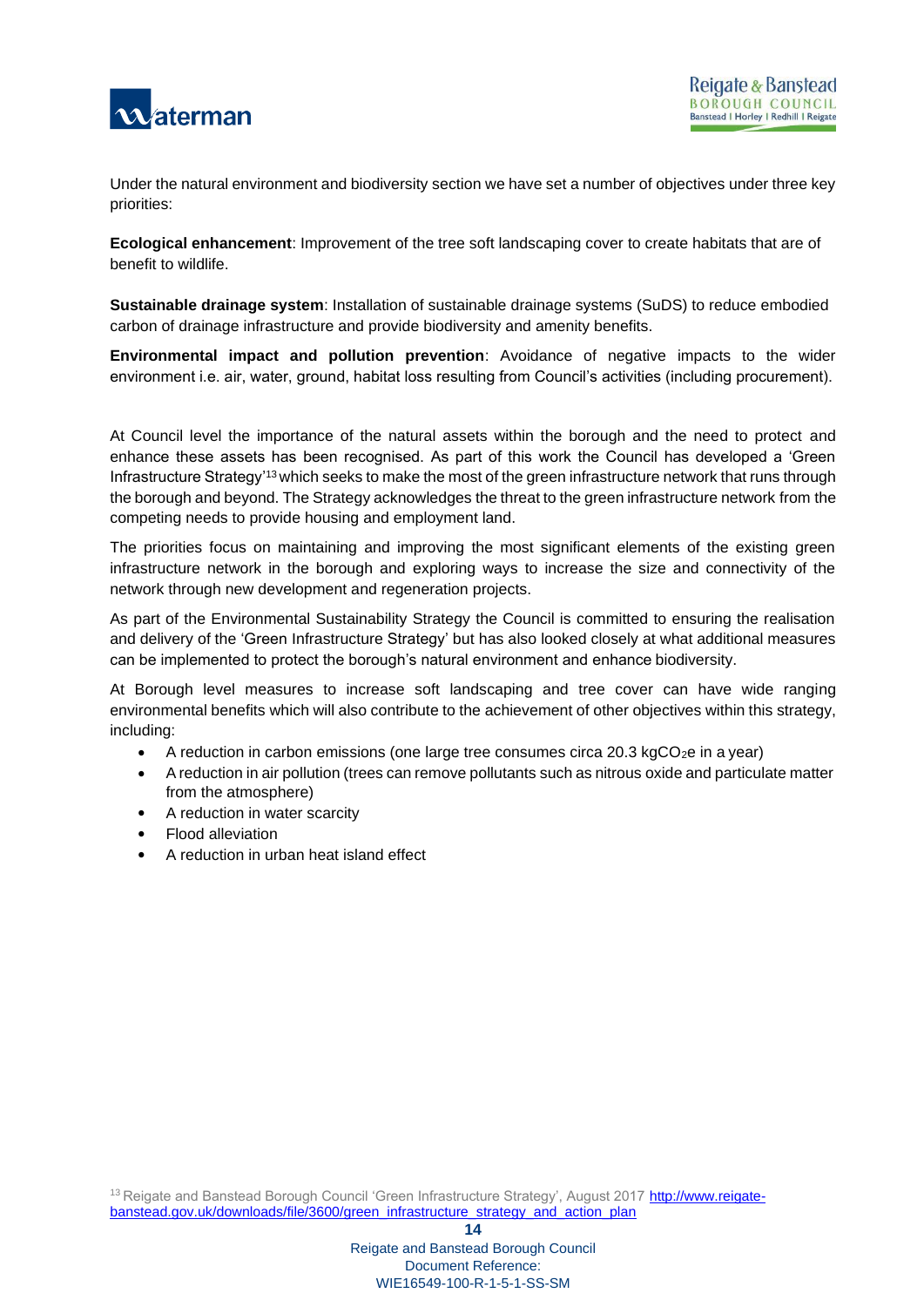

# <span id="page-16-0"></span>**6. Effective implementation**

A series of overarching and supporting measures will have to be rolled out to achieve the objectives set out in this strategy. These are essential to implement the action plan.

## <span id="page-16-1"></span>**6.1 Planning policies**

When considering the UK Government's target of achieving net zero carbon by 2050 it is clear that planning policy will have a crucial role in supporting the transition towards achieving this. In light of the UK target, the Council recognises the impracticalities of continuing to grant planning permission for developments which are planned and built in a way that will require retrofitting in the near future.

As part of the Council's strategy to address climate change and improve sustainability at a borough wide level there is an intention to focus on how the current planning policies and processes can be used to help deliver environmental sustainability across Reigate & Banstead, within the framework provided by national legislation and policy.

Measures will include:

- Review of the Local Plan policies and alignment with RBBC's action plan objectives as part of the next review process.
- Introduction of Supplementary Planning Documents (SPDs) and/or Planning Position Statements (PPSs) to provide further guidance to developers on topics such as energy and carbon and the incorporation of sustainable urban drainage.
- Introduction of templates to standardise the information received in relation to energy and sustainability for use by planning applicants. To be incorporated as part of the planning validation checklist.
- Training for planning staff and councillors on the planning committee to better understand RBBC environmental objectives within the Local Plan. This will better enable the Council to engage with developers when developments are not meeting policy requirements to determine if anything can be done to help address this.

### <span id="page-16-2"></span>**6.2 Procurement**

A number of objectives across all overarching environmental themes of the strategy relate to products and services being supplied to the Council by third party providers/suppliers. In order to ensure that RBBC selects suppliers/providers with the right level of products and expertise to deliver this strategy changes to the internal procurement procedures will be required to be implemented.

As part of the procurement process, the Council will look to update their Pre-Qualification Questionnaires (PQQs) and Invitations to Tender (ITTs). These documents will be updated to reflect the objectives of the action plan relative to the service which is being tendered.

For relevant procurement exercises tendering companies/suppliers will then be assessed on their ability to contribute to the delivery of RBBC's overarching sustainability objectives. As part of the evaluation process, tendering Companies'/Supplier's responses will be assessed via a balanced scorecard approach where a certain percentage score is allocated to sustainability. The evaluation will consider aspects such as past demonstrable experiences and/or practical measures / goods to deliver RBBC's strategy.

In parallel, it is advised that RBBC develop general implementation guidance on key topics (e.g. embodied carbon) to facilitate uptake and ensure consistency in terms of implementation across different